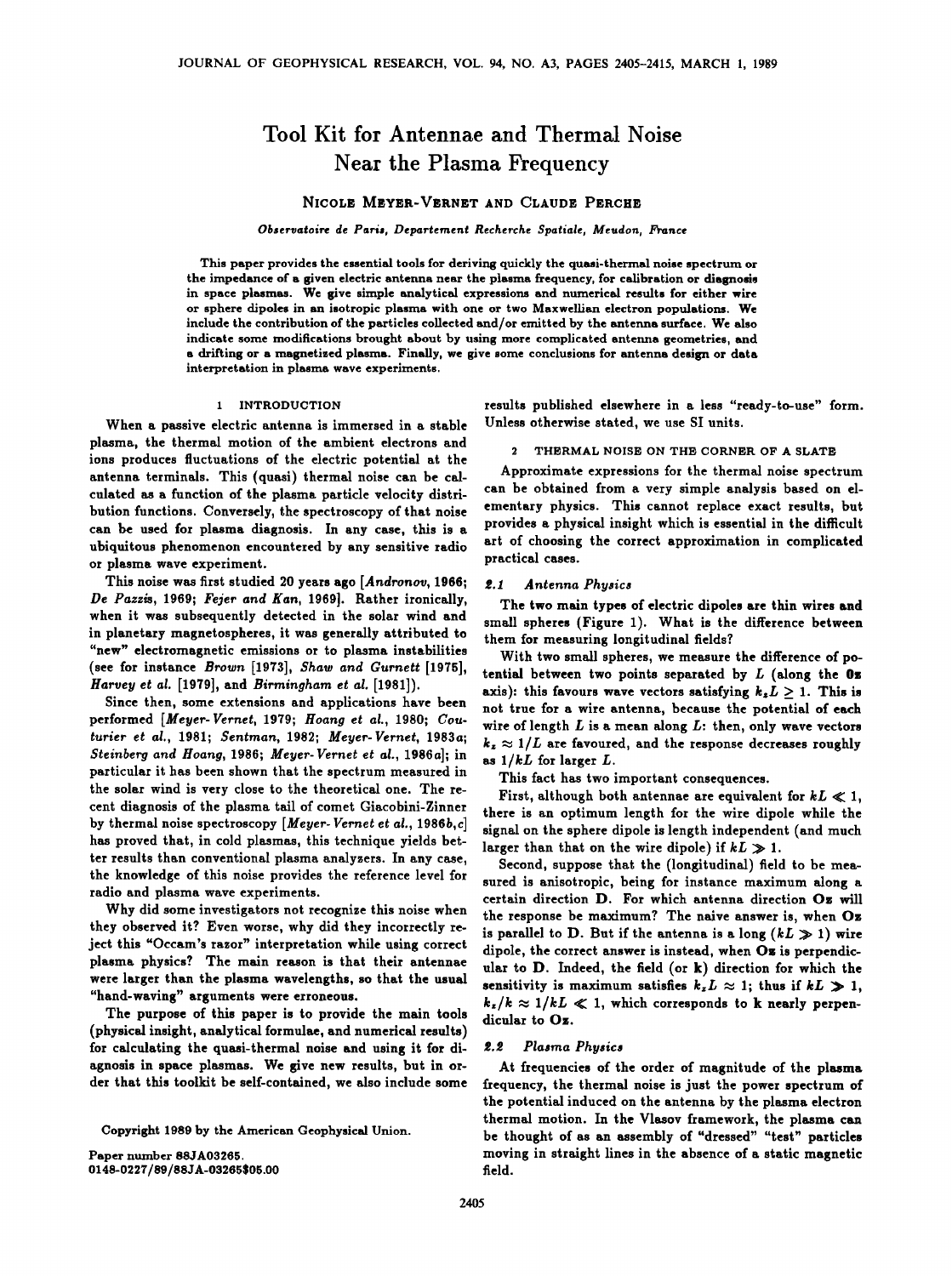

**Fig. 1. Antenna geometries.** 

**The following elementary properties of this dressing are necessary (and sufficient) to estimate the thermal noise:** 

1. For large time scales (or frequencies  $\omega < \omega_p$ ), the **particle charge is (Debye) shielded at a distance** 

**2.** For small time scales (or  $\omega \gg \omega_p$ ), the particles have **not enough time to dress.** 

3. For  $\omega \approx \omega_p$ , there are longitudinal plasma waves of wave number  $k_p \approx (\omega^2/\omega_p^2 - 1)^{1/2} / 3^{1/2} L_D$ .

# **œ.3 On Being Large**

**Consider a sphere dipole antenna (Figure 1) much longer**  than the plasma Debye length, namely  $L \gg L_D$ .

First, what happens if  $\omega < \omega_p$ ? The two spheres see un**correlated signals, so that the noise is just twice that seen by one sphere. One sphere only sees the electrons as they**  pass at a distance  $r \leq L_D$ ; let an electron pass with a velocity  $v_T$  and an impact parameter  $p \leq L_D$ : it produces a short potential pulse of duration  $L_D/v_T \approx 1/\omega_p$  and amplitude  $V \approx e/(4\pi\epsilon_0 p)$ . Taking the power spectrum and summing over the event rate  $\approx \pi L_D^2 n v_T$  yields approximately **the white spectrum given in Table 1.** 

Second, consider high  $(\omega \gg \omega_p)$  frequencies. Each passing electron induces on one sphere the potential  $V(t) =$  $e/(4\pi\epsilon_0r(t))$  with  $r^2=p^2+v_T^2t^2$ . If  $p < v_T/\omega$ , this is a pulse of amplitude  $e/(4\pi\epsilon_0p)$  and width  $p/v_T$ . Taking the power **spectrum and summing over the event rate**  $\approx \pi (v_T/\omega)^2 n v_T$ yields nearly the  $\omega^{-2}$  spectrum given in Table 1. (Since  $\omega \gg \omega_p$ ,  $v_T/\omega \ll L$ , so that the noise on the dipole is just **twice that on one sphere.) This assumes implicitly that the**  sphere radius satisfies  $a < v_T/\omega$ . Otherwise, there remains **only the (smaller) contribution from electrons passing at**   $p > v_T/\omega$ , yielding a generic  $\omega^{-4}$  spectrum in the limiting case  $\omega a/v_T \gg 1$ .

A key point is that for  $\omega < \omega_p$  we see electrons up to the distance  $L_D$ , while for  $\omega \gg \omega_p$  we mostly see them up to  $v_T/\omega$ .

Now, what happens for  $\omega \approx \omega_p$ ? Since our antenna detects mostly the plasma waves satisfying  $k_p \geq 1/L$ , we ex**pect a noise peak just above the plasma frequency, at a**  distance of the order of  $\delta\omega/\omega_p \approx (L_D/L)^2$  (the exact fig**ure is somewhat larger; a better approximation is given in Table 1). We insist on this point because this distance has sometimes been interpreted as a Doppler shift [see Harvey et al., 1979]. Note that since both the wave number and**  the inverse of the damping length tend to zero at  $\omega_p$ , the **antenna now senses a very large plasma volume.** 

**How are those results modified if we use a wire dipole instead of small spheres?** 

**The critical parameter is the value of kL: the relevant**  scales are  $k_0 \approx 1/L_D$  for  $\omega < \omega_p$ ,  $k_0 \approx k_p$  for  $\omega \approx \omega_p$ , and  $k_0 \approx \omega/v_T$  for  $\omega \gg \omega_p$ . Thus, except at the noise peak  $\omega \approx \omega_p$ , one has  $k_0 L \gg 1$ , and the noise will be  $k_0 L$  times **smaller than for the spheres. This gives approximately the results of Table 1.** 

# **œ.4 On Being Small**

Take a short antenna, namely  $L < L_D$ : it favours  $k \approx$  $1/L > 1/L_p$  (for the wire) or  $k > 1/L > 1/L_p$  (for the sphere). We know that for  $kL_p > 1$ , the plasma temporal **dispersion is small. Thus, we expect a nearly white spectrum**  even if  $\omega > \omega_p$ : for one sphere, the amplitude is the same as calculated in section 2.3 for  $\omega < \omega_p$ . But now the two **spheres see correlated signals' since the correlation scale**   $\approx L_D$ , the noise spectrum measured between the two spheres is  $(L/L_D)^2$  times that on one sphere.

Since we now have  $kL \ll 1$ , this result also holds for a wire **dipole, and we get approximately all the results of Table 2.** 

# **3 THEORETICAL TOOLS**

# **3.1 Antenna Geometry**

**The important quantity is the current distribution on the antenna. We consider below the two main configurations used in space experiments (Figure 1).** 

**3.1.1 Wire dipole antenna.** each of length  $L$  and radius  $a \ll L$ , parallel to the Oz axis, **separated by an infinitesimal gap. The current distribution J (r) is generally difficult to calculate, and we assume that it has a linear form (namely the charge distribution is constant on each arm). This approximation has a rather wide range**  of validity whenever  $\omega L/c \ll 1$  and  $a/L_D \ll 1$ . Whence, in **Fourier space,** 

$$
\mathbf{J}(\mathbf{k}) = \int d\mathbf{r} \mathbf{J}(\mathbf{r}) e^{-i\mathbf{k}\mathbf{r}}
$$
 (1)

$$
\mathbf{J}(\mathbf{k}) = \frac{4}{k_z^2 L} \sin^2 (k_z L/2) [J_0(k_r a)] \mathbf{e}_z \qquad (2)
$$

where  $k^2 = k_x^2 + k_y^2$ , and  $J_0$  is the zero-order Bessel function **of the first kind.** 

**3.1.œ Double-sphere antenna. It consists of two**  spheres of radius a, separated by  $L \gg a$  along the **Oz** axis. **Then** 

$$
\mathbf{J}(\mathbf{k}) = -\frac{2i}{k_z}\sin(k_zL/2)\left[\frac{\sin(ka)}{ka}\right]\mathbf{e}_z \qquad (3)
$$

In general, the radius satisfies  $ka \ll 1$  for the relevant val**ues of k, and the quantities in brackets in (2) and (\$) can be replaced by 1. (This is not true for calculating the capacitance, since it involves the field at a distance**  $r \approx a$ **.)**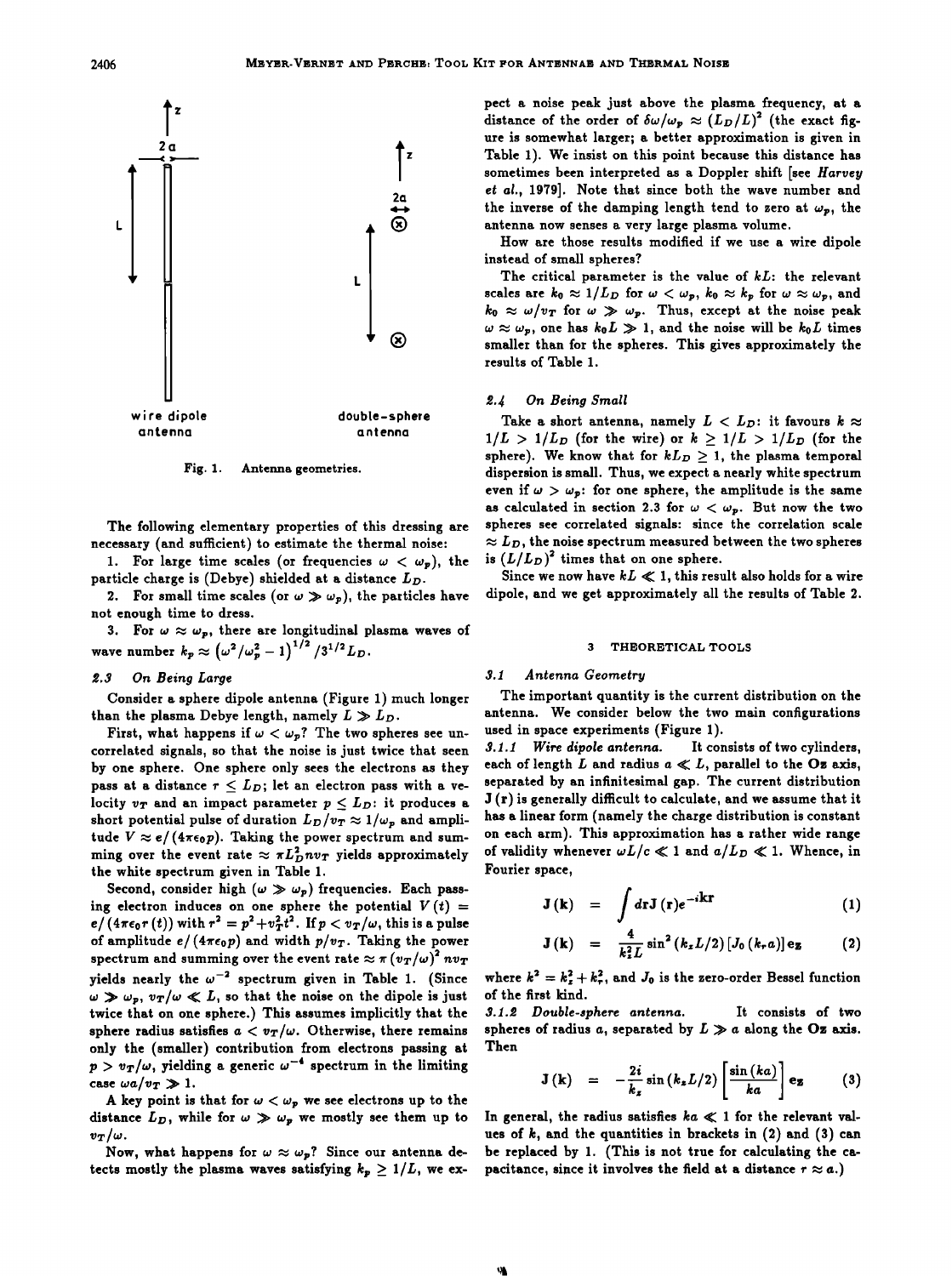# **\$.• Voltage Spectral Density**

**Let the antenna be immersed in a fluctuating electric field defined by the spectral distribution of its correlation tensor (see, for instance, Sitenko [1967])** 

$$
E_{ij}(\mathbf{k},\omega) = \int_{-\infty}^{+\infty} dt \int d\mathbf{r} E_{ij}(\mathbf{r},t) e^{i(\omega t - \mathbf{k}.\mathbf{r})} \quad (4) \qquad V_I^2 = 2e^2
$$

$$
E_{ij}(\mathbf{r},t) = \langle E, (\mathbf{r}_1,t_1) E_j (\mathbf{r}_1+\mathbf{r},t_1+t) \rangle \qquad (5)
$$

**The voltage spectral density at the antenna terminals is** 

$$
V^{2} = 2 \int_{-\infty}^{+\infty} dt \langle V(t_{1}) V(t_{1} + t) \rangle e^{i \omega t}
$$
 (6)

$$
= \frac{2}{(2\pi)^3} \int dk J_i(k) E_{ij} (k,\omega) J_j^* (k) \qquad (7) \quad \frac{r}{a}
$$

**(the usual convention of positive frequencies is implied, and**   $V^2$  is in  $V^2Hz^{-1}$ ).

**In general, the terminals of the antenna (of impedance Z) are connected to a receiver with a finite input impedance Zn. The spectral density at the receiver input terminals is then** 

$$
V_R^2 = V^2 |Z_R/(Z_R + Z)|^2 \tag{8}
$$

**\$.3 The Antenna Impedance** 

**The antenna impedance is** 

$$
Z = \frac{i}{(2\pi)^3 \epsilon_0 \omega} \int \mathrm{d}\mathbf{k} J_i(\mathbf{k}) \Lambda_{ij}^{-1}(\mathbf{k}, \omega) J_j(\mathbf{k})(9)
$$

$$
\Lambda_{ij}(\mathbf{k},\omega) = \frac{k^2c^2}{\omega^2}\left(\frac{k_ik_j}{k^2}-\delta_{ij}\right)+\epsilon_{ij}(\mathbf{k},\omega) \hspace{1cm} (10)
$$

For  $\omega$  of the order of magnitude of  $\omega_p$ , one can approximate the field as deriving from a scalar potential (if  $\omega \ll kc$ ). **Then, (9) simplifies to** 

$$
Z = \frac{i}{(2\pi)^3 \epsilon_0 \omega} \int \mathrm{d}\mathbf{k} \frac{|\mathbf{k}.\mathbf{J}(\mathbf{k})|^2}{k^2 \epsilon_L} \tag{11}
$$

 $\epsilon_L = \epsilon_L(\mathbf{k}, \omega) = k_i \cdot \epsilon_{ij} \cdot k_j$  being the plasma longitudinal **permittivity.** 

**If the plasma is in thermal equilibrium at temperature T, the formulae reduce to** 

$$
V^2 = 4KT \operatorname{Re}(Z) \qquad (12)
$$

**where K is Boltzmann's constant and Re denotes the real part.** 

# **3.4 Particle Impacts or Emission**

**The above expressions assume a "grid antenna" in a homogeneous plasma; namely, we have neglected the fact that the antenna is a physical object which disturbs the trajectories of the particles since they cannot pass through its surface: it collects electrons and ions and may also emit photoelectrons and/or secondary particles.** 

**In general, the problem becomes very complicated [see Calder and Laframboise, 1985]. Fortunately, in space plas**mas, the antenna radius  $a$  and dc potential  $\phi$  often satisfy  $a < L_D$  and  $|e\phi/KT| < 1$ . Then, a good approximation for **the total noise at the antenna terminals below the plasma frequency can be obtained [Meyer-Vernet, 1983a] by simply adding to (7) the term** 

$$
V_I^2 = \sum_{\bullet} q_{\bullet}^2 N_{\bullet} |Z|^2
$$
 (13)

**where the summation extends over all the processes ex**changing a charge  $q_s$ , at a mean rate  $N_s$ , per second with **each antenna arm. If the charging processes are impacts of electrons and ions and photoelectron emission, (13) simplifies to (owing to the current balance)** 

$$
V_I^2 = 2e^2 N_e |Z|^2 \qquad (14)
$$

**where Ne is the plasma electron impact rate on the surface of one antenna arm.** 

# **4 MAXWELLIAN ELECTRONS**

**Although most space plasmas are neither in equilibrium nor isotropic, the isotropic Maxwellian model often yields a rather good approximation of the noise (and a still better approximation of the impedance) at frequencies of the order of magnitude of the plasma frequency.** 

# **J.1 Impedance and Thermal Noise**

**Equation (11) reduces to** 

$$
Z = \frac{4i}{\pi^2 \epsilon_0 \omega} \int_0^\infty dk \frac{F(k)}{\epsilon_L} \qquad (15)
$$

$$
F(k) = (1/32\pi) \int d\Omega |\mathbf{k}.\mathbf{J}(\mathbf{k})|^2 \qquad (16)
$$

where in (16) the integration is over the direction of **k** ( $d\Omega$  =  $\sin \theta d\theta d\phi$ ), so that we have from (2) and (3), for the two **geometries,** 

**Wire dipole** 

$$
F(k) = F_1(kL) [J_0^2(ka)] \qquad (17)
$$
  

$$
F_1(x) = [Si(x) - Si(2x)/2]
$$

$$
-2\sin^4(x/2)/x\Big]/x\qquad \qquad (18)
$$

**(Si denotes the sine integral function.)** 

**Sphere dipole** 

$$
F(k) = \frac{1}{4} \left( 1 - \frac{\sin(kL)}{kL} \right) \left[ \frac{\sin^2(ka)}{k^2 a^2} \right] \qquad (19)
$$

**If ka << 1, one gets, for the two respective dipoles,** 

Wire or sphere, for  $kL \ll 1$ 

$$
F(k) \approx k^2 L^2/24
$$

Wire, for  $kL \gg 1$ 

$$
F(k) \approx \pi/(4kL)
$$

Sphere, for  $kL \gg 1$ 

$$
F(k) \approx 1/4
$$

Note that (in agreement with section 2.1)  $F(k)$  has a broad peak at  $kL \approx 3.5$  for the wire dipole [see *Kuehl*, 1966], while for the spheres it is independent of  $kL$  when  $kL \gg 1$ .

**The permittivity is given by** 

$$
\epsilon_L(k,\omega) = 1 + \left[1 - \Phi(z) + i\pi^{1/2}ze^{-z^2}\right] / k^2 L_D^2(20)
$$

$$
\Phi(z) = 2ze^{-z^2}\int_0 \, dx e^{z^2} \tag{21}
$$

In (20),  $v_T = (2KT/m)^{1/2}$ ,  $\omega_p = 2\pi f_p = (ne^2/\epsilon_0 m)^{1/2}$ , **where n and T are the electron density and temperature,**   $L_D = v_T/2^{1/2}\omega_p$ , and  $z = \omega/kv_T$ ; we have neglected the ion **contribution (see section 6.2).**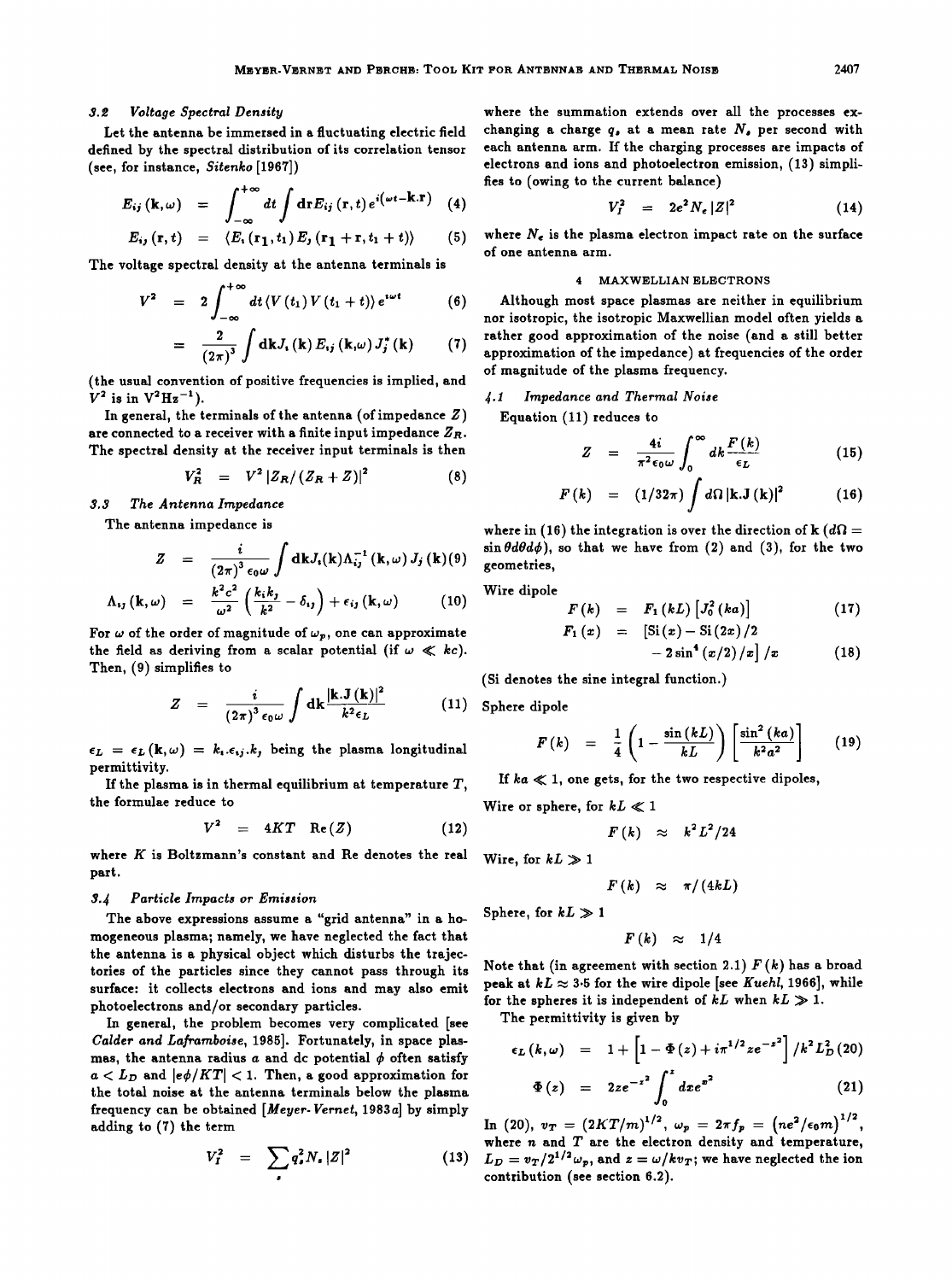

Normalized thermal noise spectra  $V^2(V^2Hz^{-1})/T^{1/2}$ Fig. 2. (K) as a function of  $f/f_p$ , for a wire dipole antenna with different<br>values of  $L/L_D$ . For  $L/L_D \gg 1$ , the high-frequency spectra vary as  $f^{-3}$ . For  $L/L_D < 1$ , the spectra are nearly flat.

The thermal noise is then obtained from (8), (12), and  $(15).$ 

4.1.1 Numerical results. A few numerical results for a wire dipole can be found in the work by Kuehl [1967] (infinitesimal radius) and Couturier et al. [1981]. The quantity  $ZT^{1/2}$  depends only on  $f/f_p$ ,  $L/L_p$ , and  $a/L_p$ ; if<br> $a/L_p \ll 1$ , then  $V^2/T^{1/2}$  depends only on  $f/f_p$  and  $L/L_p$ .

Figures 2 and 3 show a grid of normalized spectra for the wire dipole and the double-sphere antenna, respectively. Figures 4 and 5 show the spectrum level below  $f_p$  (where it is nearly flat) as a function of the electron density and temperature.

Analytical results can be ob-4.1.2 Analytical results. tained in several limiting cases [Balmain, 1965; Kuehl, 1966; Schiff, 1970; Schiff and Fejer, 1970; Meyer-Vernet, 1979, 1983a].

First, if  $L \gg L_D$ , the main contribution to the integral (15) stems from  $kL_D \ll 1$ , and one can use the hydrodynamic approximation of  $\epsilon_L$  (which is equivalent to develop-



Same as Figure 2, for a double-sphere antenna. Fig. 3.  $L/L_D \gg 1$ , the high-frequency level varies as  $f^{-2}$  and does not depend on L. If  $L/L_D \ll 1$ , the level is the same as for the wire dipole. See section 4.2 before using this figure.



Wire Dipole Antenna

Thermal noise level  $(V^2$  in  $V^2Hz^{-1}$  for  $f/f_p = 0.5$ Fig. 4. where the spectrum is nearly flat, as a function of the plasma density and temperature, for a thin wire dipole antenna with  $L = 10$  m. Since the density scales as  $L^{-2}$ , one can use this chart with any antenna length: for instance if  $L = 50$  m, then the density n on this figure must be divided by 25. The dashed lines correspond to the plasma parameters for which  $L/L_D = 1$  and 2: for  $L/L_D \approx 1$ , the diagnosis of T is not accurate.

ing  $\Phi$  up to second order in  $1/z^2$  in (20) for  $\omega \approx \omega_p$ ), i.e.,

$$
\epsilon_L(k,\omega) \approx 1 - \frac{\omega_p^2}{\omega^2 - 3k^2v_T^2/2 + i\sigma} \qquad (22)
$$

where io denotes an infinitesimal positive imaginary part. Then, one integrates (15) by residues, whence the real part

$$
\text{Re}(Z) = 2F(k_p)/\left(3\pi\epsilon_0\omega L_D^2 k_p\right) \tag{23}
$$

with  $k_p = (\omega^2/\omega_p^2 - 1)^{1/2} / 3^{1/2} L_D$ , and  $F(k)$  defined in (17) and (19). In particular, the corresponding amplitude and frequency of the noise peak are deduced from the maximum of the function  $F(k)/k$  (see Table 1).

This does not give Re(Z) whenever  $f < f_p$ , since the pole  $k_p$  is then nearly imaginary. Then, one returns to (20) and develops the real part for  $z \ll 1$ , i.e.,



Same as Figure 4, for a double-sphere antenna. Fig. 5.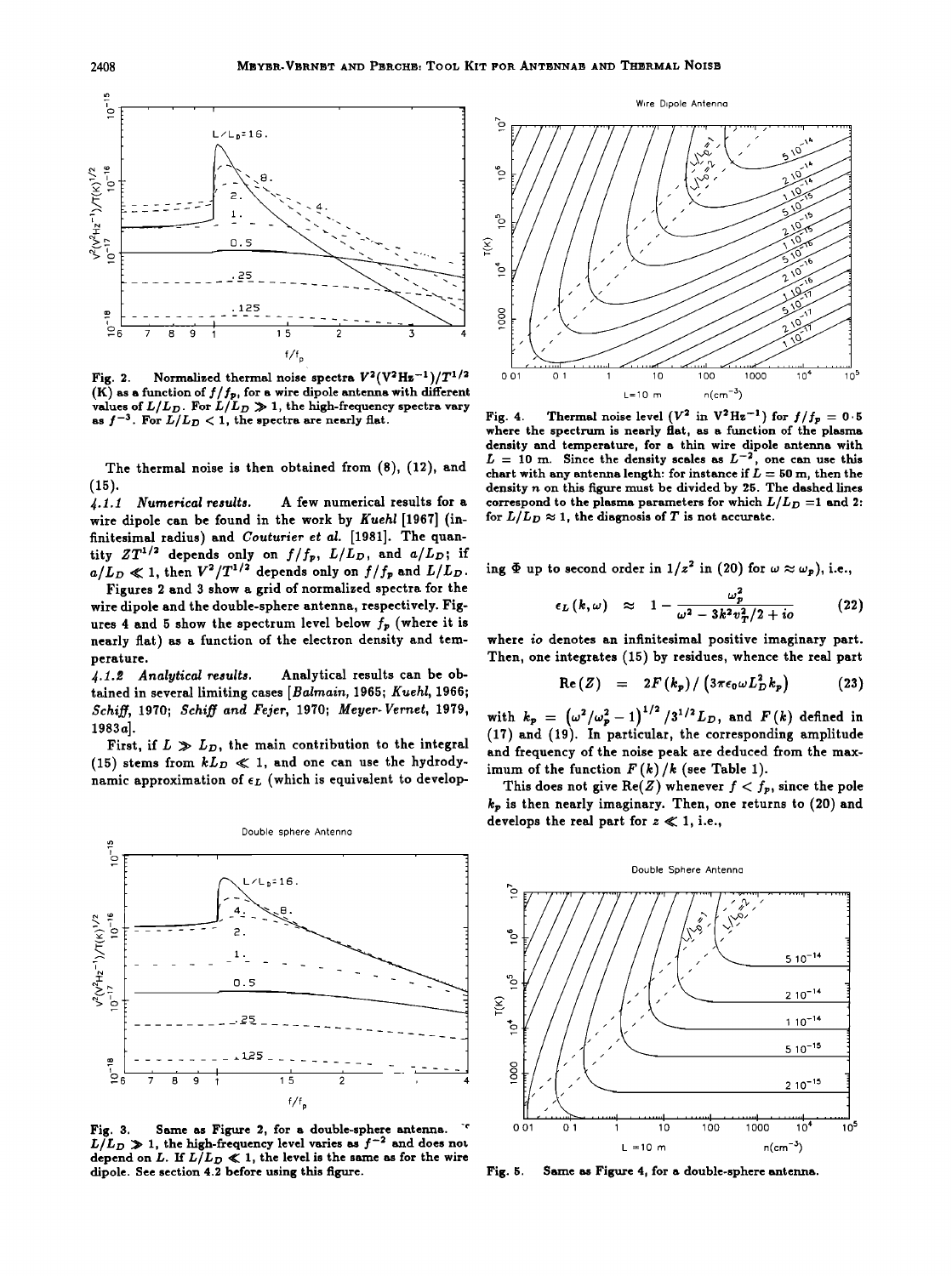**TABLE 1.** impedance  $Z = R + iI$  (in ohms) and noise  $V^*$  (in TABLE 3. Noise  $V_f^*$  due to impacts and photoemission in a  $V^* = R + iI$  (in ohms) and noise  $V^* = R$ .  $V^*Hz^{-1}$  for a long dipole  $(a \ll L_D \ll L)$  in a thermal plasma; thermal plasma.  $x = f/f_p \ll 1$  $\boldsymbol{x} = \boldsymbol{f}/f_{\boldsymbol{p}}$ 



### **DOUBLE-SPHERE**

| $V_0^2 = m v_T / (\pi^{3/2} \epsilon_0) = 10^{-16} T^{1/2}$        |                                   |
|--------------------------------------------------------------------|-----------------------------------|
| $R_0$ = 1.8 × 10 <sup>6</sup> $T^{-1/2}$                           | $I = 1/(2\pi\epsilon_0 \omega a)$ |
| peak : $x \approx 1 + 15 (L_D/L)^2$ $V^2 \approx 0.27 V_0^2 L/L_D$ |                                   |
| x < 1                                                              | $1 \ll x < (L_D/a)^2$             |
| $V^2/V_0^2$<br>= R/R <sub>0</sub>                                  | $2/x^2$                           |

**Error**  $\langle 30\%$  for  $L \geq 7L_D$ . Notation defined in section 4.1 ; SI  $6aL_D^2\left[\ln\left(L/a\right)\right]^2/\left[L^3x^2\ln\left(L_D/L\right)\right]$   $L \ll L_D$ 

$$
\operatorname{Re}(\epsilon_L) \approx 1 + 1/k^2 L_D^2 \qquad (24)
$$

If  $L \ll L_D$ , one uses (24), and the value of F for  $kL \ll 1$ .

**Tables 1 and 2 give the results and their ranges of validity for the two antenna geometries.** 

# **4.œ Particle Impacts or Emission**

**How are those results changed by the particle impacts or**  emission? If the antenna dc potential  $\phi$  and radius  $a$  satisfy  $|e\phi/KT|$  < 1 and  $a < L_D$ , then the electron impact rate on **one antenna arm is approximately** 

**TABLE 2.** Impedance  $Z = R + iI$  and noise  $V^2$  for a short (wire or double-sphere) dipole  $(a \ll L \ll L_D)$  in a thermal plasma.  $x=f/f_p$ 

|                                   |                                                                               | $V_0^2 = m v_T L^2 / \left(3\pi^{3/2} \epsilon_0 L_D^2\right) = 3.4 \times 10^{-17} T^{1/2} \left(L/L_D\right)^2$ |
|-----------------------------------|-------------------------------------------------------------------------------|-------------------------------------------------------------------------------------------------------------------|
|                                   | $R_0 = 6.2 \times 10^5 T^{-1/2} (L/L_D)^2$                                    |                                                                                                                   |
|                                   | $I = \left[\ln\left(L/a\right) - 1\right]/\left(\pi\epsilon_0\omega L\right)$ | for WIRE DIPOLE                                                                                                   |
| $I = 1/(2\pi\epsilon_0 \omega a)$ |                                                                               | for DOUBLE-SPHERE                                                                                                 |
|                                   | x < 1                                                                         | $1 < x < 1.5 L_D/L$                                                                                               |
| $V^2/V_0^2$<br>$= R/R_0$          | $1 + \ln(L_D/L)$                                                              | $1 + \ln \left[ 2^{1/2} L_D / (xL) \right]$                                                                       |

|  |  |  |  |  |  |  |  |  |  |  | Error $<$ 30% for $L < L_D/4$ . Notation defined in section 4.1. |  |
|--|--|--|--|--|--|--|--|--|--|--|------------------------------------------------------------------|--|
|--|--|--|--|--|--|--|--|--|--|--|------------------------------------------------------------------|--|

|                                                                                        | WIRE DIPOLE         |                  |  |  |
|----------------------------------------------------------------------------------------|---------------------|------------------|--|--|
| $V_{0I}^2 = 2 m v_T a / (\pi^{3/2} \epsilon_0 L x^2) = 2.10^{-16} T^{1/2} a / (L x^2)$ |                     |                  |  |  |
|                                                                                        | $L/L_D \ll 1$       | $L/L_D \gg 1$    |  |  |
| $V_{\rm r}^2/V_{\rm o,r}^2$                                                            | $[\ln (L/a) - 1]^2$ | $[\ln(L_D/a)]^2$ |  |  |
|                                                                                        | DOUBLE-SPHERE       |                  |  |  |

$$
V_I^2 = m v_T / (\pi^{3/2} \epsilon_0 x^2) = 10^{-16} T^{1/2} / x^2
$$

**Notation defined in section 4.1.** 

$$
N_e = (4\pi)^{-1/2} n v_T S \qquad (25)
$$

with  $S = 2\pi aL$  (wire) or  $S = 4\pi a^2$  (sphere).

**The corresponding spectrum to be added to the results of section 3.1 is obtained by inserting (25)in (14) and is given in Table 3. It is important to note that the relative**  contribution of this noise,  $V_I^2/V^2$  for  $x = f/f_p < 1$  is given **by** 

\n
$$
\text{Wire} \quad \text{4a} \left[ \ln \left( L_D / a \right) \right]^2 / \left[ \pi^2 L_D x^2 \right] \quad L \gg L_D
$$
\n

\n\n $\text{6a} L_D^2 \left[ \ln \left( L / a \right) \right]^2 / \left[ L^3 x^2 \ln \left( L_D / L \right) \right] \quad L \ll L_D$ \n

\n\n Sphere\n

$$
1/x^2 \hspace{2.6cm} L \gg L_D
$$

$$
L_D^2 / [L^2 x^2 \ln(L_D/L)] \qquad L \ll L_D
$$

**Thus, though generally negligible for the wire dipole, it is dominant for the double-sphere antenna.** 

**Two remarks are in order. First, this absorption or emission of particles also changes the antenna impedance (broadly speaking, it adds in parallel to Z a resistance**   $R \approx (e \ dN_e/d\phi)^{-1}$ ); in practice this does not significantly change  $|Z|$  for frequencies of the order of magnitude of  $f_p$  if  $|e\phi/kT| < 1$ . Second, the condition  $|e\phi/KT| < 1$  may not **hold, especially when the photoelectron emission is small:**  then  $N_e$  becomes  $N_eA$  where  $A = \exp(e\phi/KT)$  if  $\phi < 0$ **and**  $A = (1 + e\phi/KT)^n$  if  $\phi > 0$ , with  $n = 1/2$  and  $n = 1$ **for the wire and the sphere, respectively [see Laframboise and Parker, 1973].** 

# **4.3 Quick Diagnosis**

**In general, a precise plasma diagnosis by thermal noise spectroscopy requires a fitting of the measured spectrum**   $V_R^2$ , using (8), (15), and (12). However, with a wire antenna satisfying  $L \gg L_D$  one can perform a quick approximate **diagnosis:** 

1. Deduce the plasma frequency  $f_p$  from the spectrum **cutoff.** 

**2. Obtain an approximation of the antenna impedance**   $Z$  (from Tables 1 and 2), and deduce the spectrum level  $V^2$ **at the antenna terminals from (8).** 

**3.** Deduce the temperature T from the level  $V^2$  below  $f_p$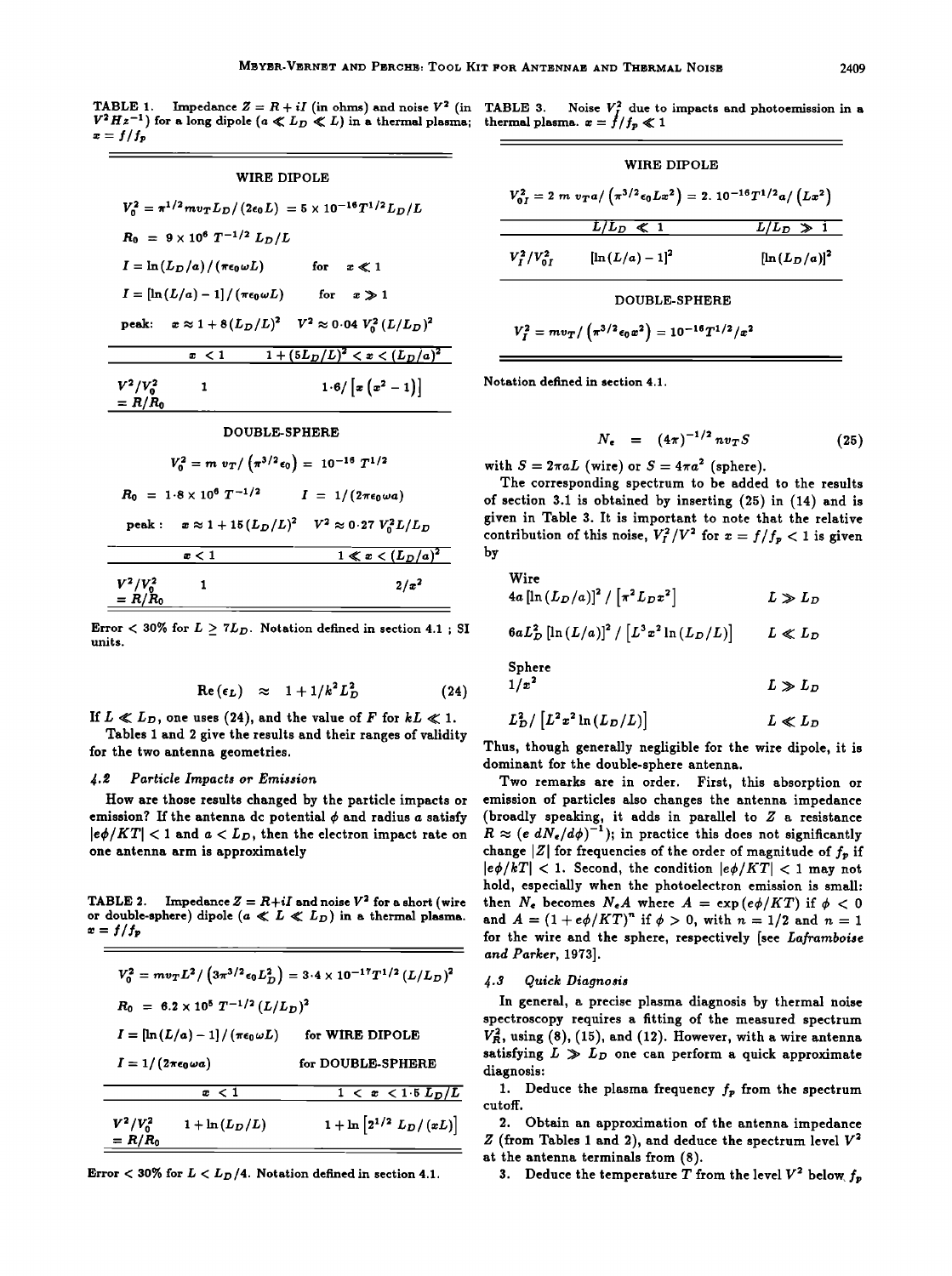

Fig. 6. Normalized quasi-thermal noise spectra  $V^2$  ( $V^2$ Hz<sup>-1</sup>)  $/T^{1/2}$  (K) as a function of  $f/f_{pT}$  for a wire dipole antenna with  $L/L_{DC} = 8$ , and different values of hot electron parameters. The **main effect of adding hot electrons is to multiply the peak level**  by  $T_H/T_C$ ; the low-frequency level is nearly independent of the **hot electrons, while the high-frequency level is proportional to**  the total electron pressure  $(\propto n_C T_C + n_H T_H)$ .

**(where it is nearly flat) by using Figure 4 or Table 1. Note**  that if  $L \approx L_D$ , the method does not work well since the **peak is not well defined and the temperature determination from the low-frequency level is not unique.** 

# **5 TWO MAXWELLIAN ELECTRON POPULATIONS**

**How are the above results changed if the plasma is not**  Maxwellian? Let us consider two Maxwellian electron pop**ulations. The impedance is still given by (15), but now** 

$$
\epsilon_L(k,\omega) = 1 + \sum_{P=C,H} \frac{1 - \Phi(z_P) + i\pi^{1/2} z_P e^{-z_P^2}}{k^2 L_{DP}^2} (26)
$$

where  $n_C$ ,  $T_C$ ,  $n_H$ ,  $T_H$  are the density and tempera**ture of respectively the cold (C) and hot (H) components**  and  $z_P = \omega / (kv_{TP})$ ,  $v_{TP} = (2KT_P/m)^{1/2}$ , and  $L_{DP} =$  $(\epsilon_0 K T_P / (n_P e^2))^{1/2}$ , with  $P = C, H$ .

**The voltage spectral density at the antenna terminals is** 

$$
V^{2} = \frac{16K}{\pi^{3/2} \epsilon_{0} \omega} \int_{0}^{\infty} dk \frac{F(k)}{|\epsilon_{L}|^{2}} \sum_{P=C,H} \frac{T_{P} z_{P}}{k^{2} L_{DP}^{2}} e^{-\epsilon_{P}^{2}} (27)
$$

**A few results are given by Meyer-Vernet [1979] and Couturier et al. [1981] for the wire dipole antenna. We include here the double-sphere antenna.** 

# **5.1 Antenna Impedance and Quasi-Thermal Noise**

**5.1.1 Numerical results. By comparing (12), (15), and (27), one sees that the noise is much more modified by the presence of the hot population than is the impedance. Figures 6 to 9 show some examples of spectra in both geometries.** 

**Broadly speaking, the introduction of a hot population**  with  $\alpha = n_H/n_C < 1$ ,  $t = T_H/T_C > 1$ , has the following **consequences:** 

1. If  $f \ll f_{pT}$   $(f_{pT} = f_{pC}(1+\alpha)^{1/2}$  being the total plasma frequency and  $f_{pC}$  the cold one), the noise is negli-



**Double Sphere Antenno** 

**Fig. 7. Same as Figure 6, for a double-sphere antenna with**   $L/L_{DC}$  = 8. The same remarks hold, but the high-frequency level is now proportional to the total electron flux ( $\propto n_{C}T_{C}^{1/2}$  +  $n_H T_H^{1/2}$ 

gibly modified provided  $\alpha t^{-1/2} \ll 1$  for the long wire, and **a still weaker condition otherwise.** 

2. The cut-off is no longer abrupt and occurs at  $f_{\text{PT}}$ .

3. If  $L \gg L_D$ , the peak level near  $f_{pT}$  is increased by **the factor t; otherwise, it is much less modified.** 

4. For  $f \gg f_{PT}$ , the noise is multiplied by  $(1 + \alpha t)$  for **the long wire and more weakly modified otherwise. 5.1.œ Analytical results. Analytical results are ob-**

tained by developing  $F$  and  $\Phi$  for large and/or small arguments. The pole of  $\epsilon_L$  is now

$$
k_b \approx \frac{1+\alpha}{L_{DC}} \left[ \frac{1-\omega_{pT}^2/\omega^2}{3(1+\alpha t)} \right]^{1/2}
$$

where  $\omega \approx \omega_{pT}$ , and its contribution to the resistance, which is dominant when  $L \gg L_{DC}$ , becomes instead of (23)



Fig. 8. Normalized quasi-thermal noise spectra  $V^2(V^2Hz^{-1})/$  $T^{1/2}$  (K) as a function of  $f/f_{pT}$  for a wire dipole antenna with  $L/L_{DC} = 1$  and different values of hot electron parameters. Note **that the level is now much less sensitive to the hot electron parameters.**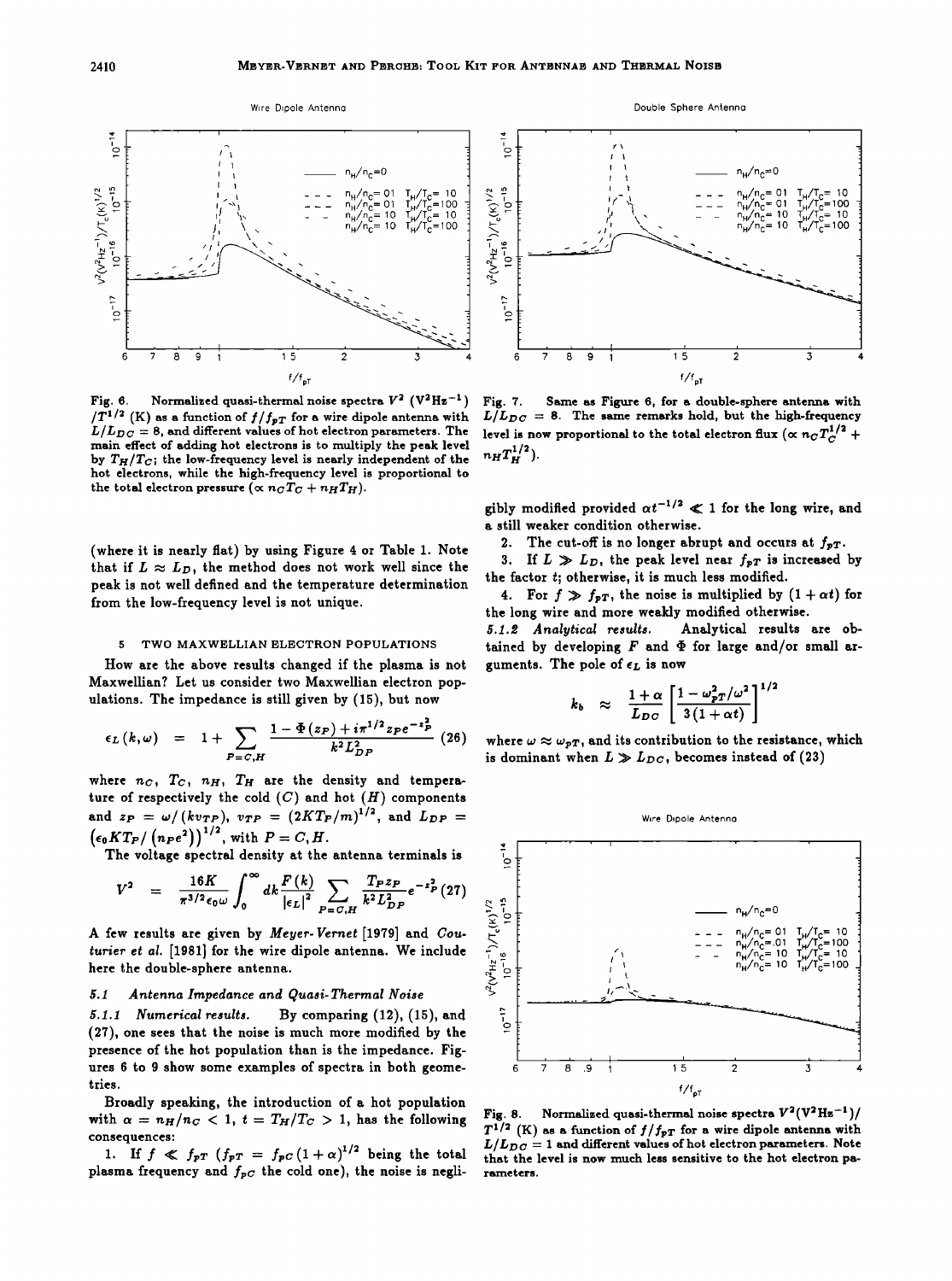

Fig. 9. Same as Figure 8, for a double-sphere antenna with  $L/L_{DC}=1.$ 

$$
\text{Re}(Z) = \frac{2F(k_b)(1+\alpha)^2}{3\pi\epsilon_0\omega L_{BC}^2k_b(1+\alpha t)} \tag{28}
$$

( $F$  is defined in section 4.1). The contribution to the noise is

$$
V^{2} = 4KT_{C} \text{Re}(Z) \frac{1 + C\alpha t^{-1/2}}{1 + C\alpha t^{-3/2}}
$$
 (29)

with  $C = \exp \left[\omega^2 (1 - 1/t)/(k_b v_{TC})^2\right]$ . Thus, although the resistance is barely modified, the noise peak amplitude increases by the factor  $t$ . Note that  $(28)$  and  $(29)$  are correct approximations for the resistance and the noise peak

**TABLE 4.** Impedance  $Z = R + iI$  and noise  $V^2$  for a long wire dipole  $(a \ll L_D \ll L)$  with two Maxwellian electron populations.  $x = f/f_{pT}$ 

### **WIRE DIPOLE**

|             | $V_0^2 = 5 \times 10^{-16} T_C^{1/2} L_{DC}/L$                                |                                                                       |
|-------------|-------------------------------------------------------------------------------|-----------------------------------------------------------------------|
|             | $R_0$ = $9 \times 10^6 T_C^{-1/2} L_{DC}/L$                                   |                                                                       |
|             | $I = \ln(L_{DC}/a)/(\pi\epsilon_0 \omega L)$                                  | for $x \ll 1$                                                         |
|             | $I = \left[\ln\left(L/a\right) - 1\right]/\left(\pi\epsilon_0\omega L\right)$ | for $x \gg 1$                                                         |
|             | peak: $x \approx 1 + 8(L_{DC}/L)^2 (1 + \alpha t)/(1 + \alpha)^2$             | $V^2 \approx 0.04 t V_0^2 (L/L_{DC})^2 (1+\alpha)^{3/2}/(1+\alpha t)$ |
|             | $x \ll 1$                                                                     | $t^{1/2}$<br>$\langle x \rangle \langle (L_D/a)^2 \rangle$            |
| $V^2/V_0^2$ | $\frac{\left(1+\alpha t^{-1/2}\right)}{\times\left(1+\alpha/t\right)^{-3/2}}$ | $1.6(1 + \alpha t)$<br>$\times x^{-3} (1+\alpha)^{-3/2}$              |
| $R/R_0$     | $\frac{\left(1+\alpha t^{-3/2}\right)}{\times\left(1+\alpha/t\right)^{-3/2}}$ | $1.6(1+\alpha)$<br>$\times x^{-3} (1+\alpha)^{-3/2}$                  |

Notation defined in section 5. We have neglected small terms in the logarithms in order to avoid too complicated expressions.

**TABLE 5.** Impedance  $Z = R + iI$  and noise  $V^2$  for a long doublesphere dipole  $(a \ll L_{DC} \ll L)$  with two Maxwellian electron populations.  $x = f/f_{pT}$ 

|             | <b>DOUBLE-SPHERE</b>                                          |                                                                                                                                              |
|-------------|---------------------------------------------------------------|----------------------------------------------------------------------------------------------------------------------------------------------|
|             | $V_0^2 = mv_{TC}/(\pi^{3/2} \epsilon_0) = 10^{-16} T_C^{1/2}$ |                                                                                                                                              |
|             | $R_0$ = 1.8 x 10 <sup>6</sup> $T_C^{-1/2}$                    | $I = 1/(2\pi\epsilon_0 \omega a)$                                                                                                            |
|             |                                                               | peak: $x \approx 1 + 15 (L_{DC}/L)^2 (1 + \alpha t)/(1 + \alpha)^2$<br>$V^2 \approx 0.27 t V_0^2 (L/L_{DC}) (1+\alpha)^{3/2} / (1+\alpha t)$ |
|             | $x \ll 1$                                                     | $t^{1/2}$<br>$\langle x \rangle \langle (L_D/a)^2 \rangle$                                                                                   |
| $V^2/V_0^2$ | $(1 + \alpha t^{-1/2})$<br>$x (1 + \alpha/t)^{-1}$            | $1.45(1 + \alpha t^{1/2})$<br>$x x^{-2} (1 + \alpha)^{-1}$                                                                                   |
| $R/R_0$     | $(1 + \alpha t^{-3/2})$<br>$\times (1 + \alpha/t)^{-1}$       | $1.45(1 + \alpha t^{-1/2})$<br>$\times x^{-2} (1+\alpha)^{-1}$                                                                               |

Notation defined in section 5.

just above  $f_{pT}$  only when  $L \gg L_{DC}$ ; otherwise the pole contribution is not necessarily dominant.

Other analytical expressions are given in Tables 4, 5, and 6.

#### $5.2\,$ Particle Impacts or Emission

With two Maxwellian electron populations, the electron impact rate trivially becomes

$$
N_e \approx (4\pi)^{-1/2} n_C v_{TC} (1 + \alpha t^{1/2}) S \qquad (30)
$$

The corresponding spectrum to be added to the results of section 5.1 is approximately (neglecting small changes in logarithmic terms) that given in Table 3 multiplied by the

Impedance  $Z = R + iI$  and noise  $V^2$  for a short TABLE 6. dipole ( $a \ll L \ll L_{DC}$ ) with two Maxwellian electron populations.  $x = f/f_{pT}$ 

|                   | $V_0^2$ = 3.4 × 10 <sup>-17</sup> $T^{1/2}$ $(L/L_{DC})^2$<br>$R_0 = 6.2 \times 10^5 T^{-1/2} (L/L_{DC})^2$ |     |                                                                                                        |
|-------------------|-------------------------------------------------------------------------------------------------------------|-----|--------------------------------------------------------------------------------------------------------|
|                   |                                                                                                             |     |                                                                                                        |
|                   | $I = \left[\ln\left(L/a\right) - 1\right]/\left(\pi\epsilon_0\omega L\right)$ for                           |     | WIRE DIPOLE                                                                                            |
|                   | $I = 1/(2\pi\epsilon_0\omega a)$                                                                            | for | <b>DOUBLE-SPHERE</b>                                                                                   |
|                   | $x \ < \ 1$                                                                                                 |     | $1 < x < 1.5 L_{DC}/L$                                                                                 |
|                   |                                                                                                             |     |                                                                                                        |
|                   |                                                                                                             |     |                                                                                                        |
| $\frac{V^2}{V^2}$ | $(1 + \alpha t^{-1/2})$                                                                                     |     | $(1 + \alpha t^{-1/2})$                                                                                |
|                   | $\times [1 + \ln(L_{DC}/L)]$                                                                                |     | $\times \left[1+\ln \left(2^{1/2}L_{DC}/\left(Lx\right)\right)\right]$                                 |
| 룺.                | $(1 + \alpha t^{-3/2})$                                                                                     |     | $\left(1+\alpha t^{-3/2}\right) \ \times \left[1+\ln\left(2^{1/2}L_{DC}/\left(Lx\right)\right)\right]$ |

Notation defined in section 5. We have neglected small terms in the logarithms in order to avoid too complicated expressions.<br>The formula for  $V^2/V_0^2$  in the column  $x > 1$  holds only when  $x > 1 + 1/\ln(t^{3/2}/\alpha).$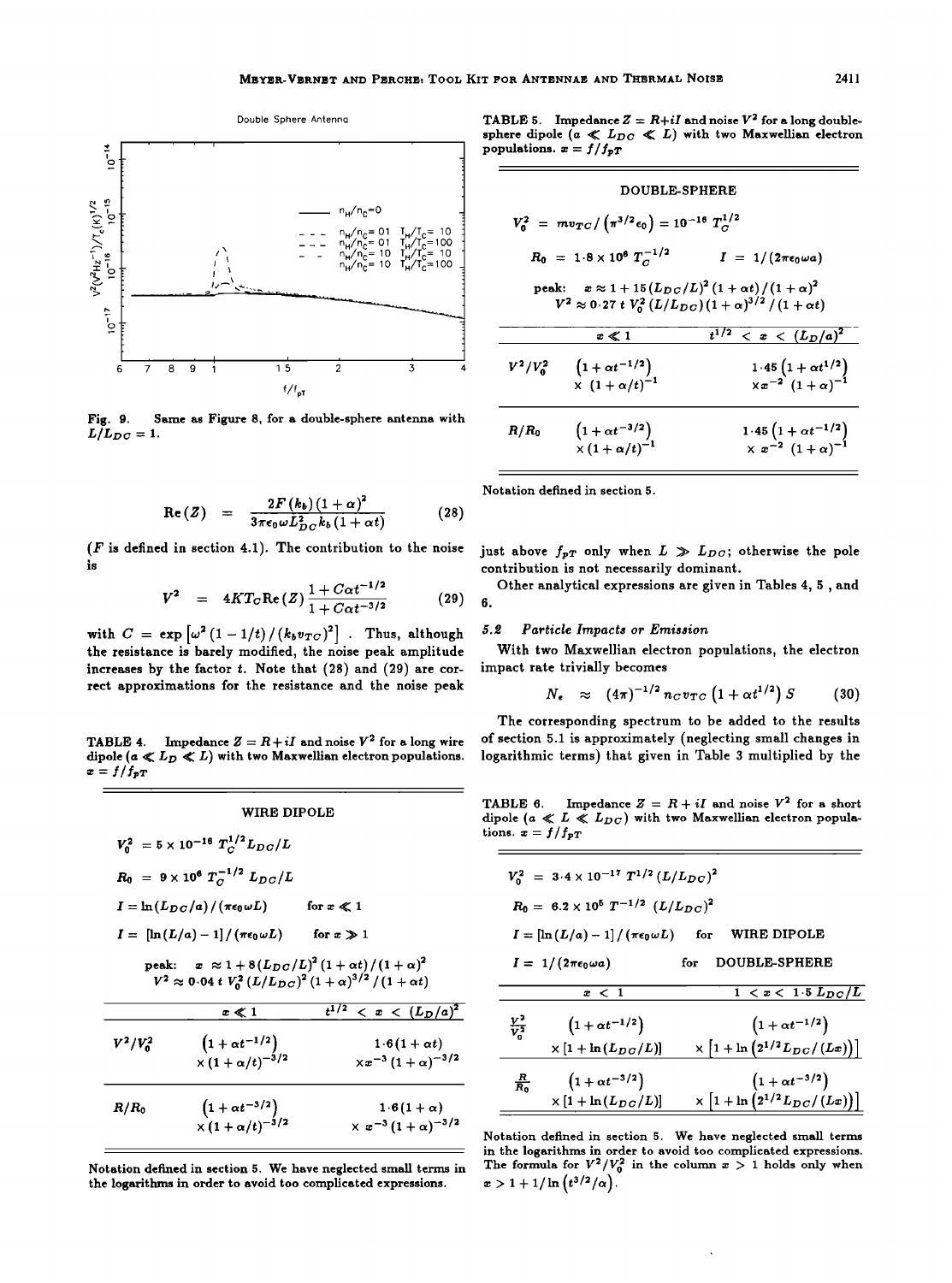**factor**  $(1 + \alpha t^{1/2})$ . It is still generally negligible for the wire **dipole and dominant for the double-sphere antenna.** 

# **\$.\$ Plasma Diagnosis Guide**

**What are the consequences for the diagnosis of two**  Maxwellian  $(n_C, T_C, n_H, T_H)$  electron populations by ther**mal noise spectroscopy?** 

The best antenna is the  $L \gg L_D$  wire dipole, since the **impact noise is negligible and the quasi-thermal noise peak is well defined. Although a precise diagnosis should involve numerical computations from (8), (15), (26), and (27), a partial diagnosis can still be quickly performed if the hot**  population satisfies  $\alpha = n_H/n_C \ll 1$ :

1. Calculate  $V^2$  from the measured spectrum  $V^2$ <sub>R</sub> by us**ing (8) and approximations of Z.** 

**2. Deduce the total density from the spectrum cutoff**  which occurs at  $f_{\boldsymbol{v}T}$ .

**3.** Deduce  $T_C$  from the flat spectrum level below  $f_{pT}$  by **using Table 1 or Figure 4.** 

**4.** Then, the high-frequency level (where  $V^2$  varies as **f-s) yields the total electron pressure; the final step (de**ducing separately  $n_H$  and  $T_H$ ) requires a fitting of the peak **shape, for which analytical results only provide an order of magnitude estimation.** 

# **6 WHY DOES IT WORK?**

**Are the above results relevant for the average space experiment, which often involves queer antennae in complicated plasmas?** 

**In a surprising number of cases, the answer is "yes."** 

# **6.1** Real antennae

**The actual antenna must be sufficiently close to the theoretical model. This is rather easy to achieve for a linear wire dipole: one must only ensure that it be larger than the Debye length and the spacecraft size (or located sufficiently far from it, in order to be outside the spacecraft plasma sheath).** 

**The case of the double-sphere antenna is less clean, since the spheres must be mounted on booms, which intrinsically modify the problem (the equipotentials are modified, and**  the function  $F(k)$  is no longer given by (19) except for  $kL \ll 1$ ). This is an additional argument to reject this **antenna for thermal noise spectroscopy or for longitudinal field measurements.** 

**Yet, queer antenna geometries are often imposed by spacecraft designers. What happens in this case?** 

**We consider below two common examples: a wire linear dipole with a large gap between its arms, and a wire dipole**  with an angle of  $\pi/2$  between its arms; the latter case cor-

**responds to the Voyager spacecraft configuration.**<br>**6.1.1** Linear wire dipole with a gap. Take two thin **6.1.1 Linear wire dipole with a gap.**  $(a \ll [L, L_D])$  wires, each of length L, with a gap of size 2d **along the Oz axis and a linear current distribution. Then, (2) and (17) are replaced by** 

$$
\mathbf{J}(\mathbf{k}) = \frac{4}{k_z^2 L} \sin (k_z L/2) \sin (k_z (d + L/2)) \mathbf{e_z}
$$
 (31)

$$
F(k) = \{f[k(L+2d)] + f(kL) - f[2k(L+d)]/2 - f(2kd)/2 - [\cos(k(L+d)) - \cos(kd)]^2\}
$$
  

$$
/ (2k^2L^2)
$$
 (32)

where  $f(x) = xSi(x)$ . Of course, (32) reduces to (17) (wire

dipole with infinitesimal gap) in the limit  $d \rightarrow 0$ , and to (19) (double sphere) in the limit  $L \rightarrow 0$ .

**The consequences are straightforward for small or large**  dipoles. If  $kL \ll 1$  and  $kd \ll 1$ , then  $F(k) \approx k^2 (L + 2d)^2$ /24, and the effect of the gap is to replace  $L$  by  $L + 2d$ . But if  $kL \gg 1$  and  $kd \gg 1$ , then  $F(k) \approx \pi/(4kL)$ , and the **antenna behaves as if the gap were infinitesimal. Note, however, that those results do not apply if there is a spacecraft inside the gap.** 

**6.1.œ V-shaped wire dipole. We take two thin wires, each of length L, aligned with the Ox and Oy axis, respectively, with an infinitesimal gap, and a linear current distribution. Then** 

$$
\mathbf{J}(\mathbf{k}) = G(k_x) \mathbf{e}_x - G(k_y) \mathbf{e}_y \qquad (33)
$$

$$
G(x) = \frac{1}{ix} - \frac{e^{-ixL} - 1}{x^2L}
$$
 (34)

The general expression of the function  $F(k)$  obtained from **(16) is awful, but it simplifies to** 

If  $kL \ll 1$ 

$$
F(k) \approx k^2 L^2/48
$$

$$
If kL \gg 1
$$

$$
F(k) \approx \pi/(4kL)
$$

**Comparing to section 4.1, we deduce that a short Vshaped dipole behaves as a linear dipole of half-length**   $L/2^{1/2} = L \cos \pi/4$  (i.e. the antenna projection on a plane **perpendicular to its symmetry axis), but a long V dipole behaves as if its arms were colinear.** 

Consequently, for a long wire antenna  $(L \gg L_D)$ , such **complications as a finite gap or a noncolinearity between the arms do not change very much the noise spectrum pro**vided that  $|f-f_p|/f_p$  is much larger than a few  $(L_D/L)^2$ . **This fact is contrary to the intuition acquired with short antennae, but not surprising: if the mean distance between the arms is large, then they "see" uncorrelated signals (except**  for  $f \approx f_p$ ), and the noise detected by the dipole is twice **that on one arm, whatever their relative location.** 

# **6.œ In Real Plasmas**

**Are actual geophysical plasmas as simple as we have assumed? Certainly not.** 

**In particular, the electron velocity distribution is seldom**  made of two Maxwellian functions, the ions are not static, **and there is often a drift velocity between the antenna and the plasma, and a static magnetic field.** 

**We discuss below some of these effects.** 

**6.œ.1 Ions. In the previous sections, we have neglected the ion motion. Is this correct?** 

**Let us consider a thermal plasma in the antenna frame. We can neglect the ion motion if their thermal velocity sat**isfies  $v_{Ti} \ll \omega/k$ , namely if  $\omega L/v_{Ti} \gg 1$ . For  $\omega$  of the order of  $\omega_p$ , this condition requires  $L/L_D \gg (m/M)^{1/2}$  where M is the ion mass. On the other hand, if  $\omega L/v_{Ti} \leq 1$ , the ion **contribution to the thermal noise amounts approximately to**  multiplying by  $(M/m)^{1/2}$  ( $\approx$  43 for H+ ions) the R and  $V^2$ **expressions given in Table 2 [Meyer-Vernet, 1983b].** 

What happens if there is a drift **velocity v between the plasma and the antenna?** 

**The system is not in equilibrium, so that (12) no longer** 

À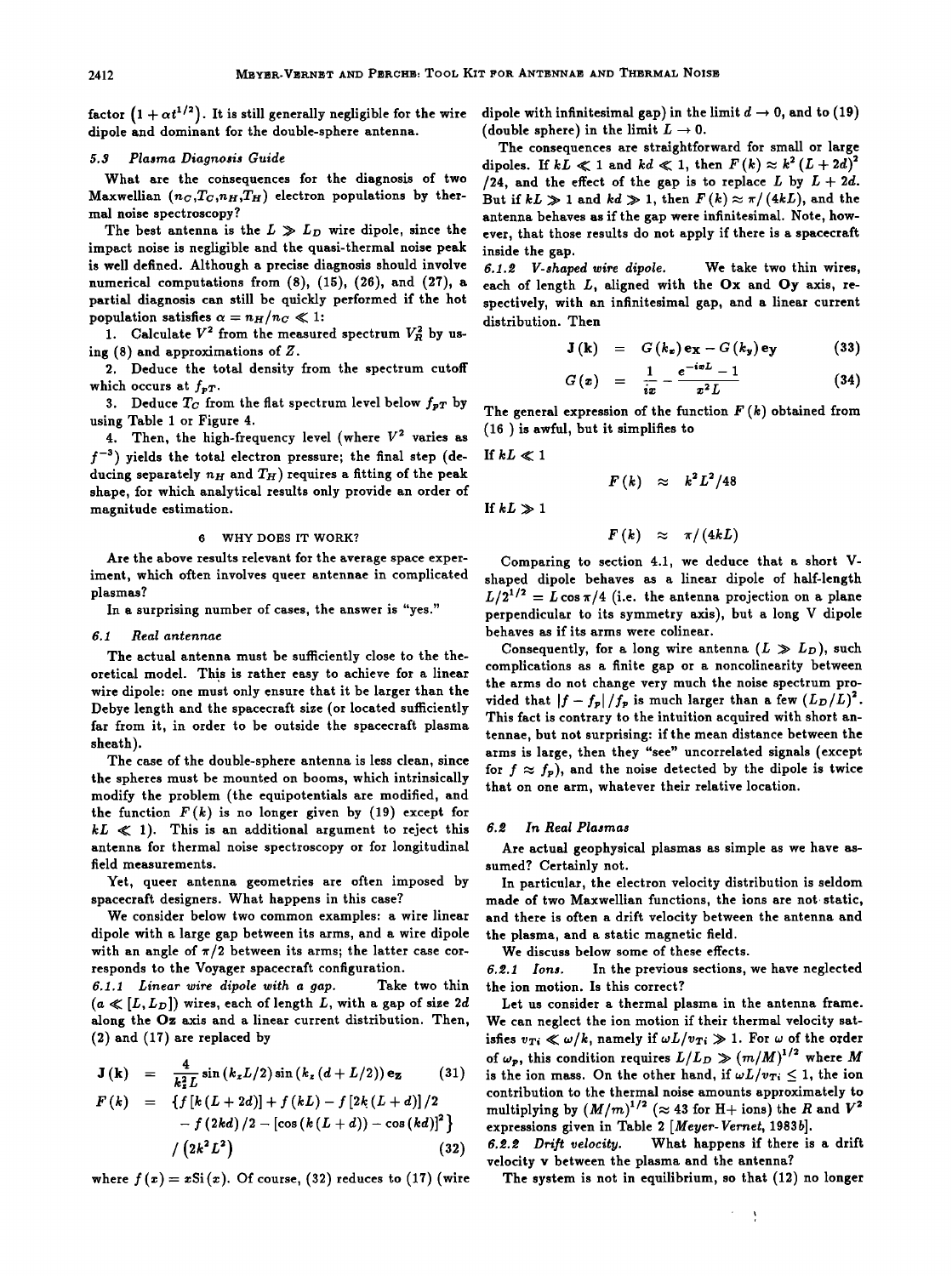**holds. For calculating the impedance and the noise, one must use the plasma quantities in the antenna frame, i.e.,**   $\Lambda^{-1}$   $(k, \omega - k \cdot v)$  in (9) and  $E_{ij}$   $(k, \omega - k \cdot v)$  in (7), respec**tively. In this case, the ion contribution becomes important**  if the condition  $(\omega - \mathbf{k}.\mathbf{v})/kv_{Ti} \gg 1$  does not hold, and, as **is well known [see Ginzburg, 1979; Fiala, 1970], one gets negative resistances (and possibly noise amplification) if the range of k satisfying**  $\omega - \mathbf{k} \cdot \mathbf{v} < 0$  **dominates the integral in (9).** 

**When are these effects small? One expects the results**  of the previous sections to be weakly modified when  $\omega L \gg$  $[v_T, v]$ . The main effect of the drift velocity is then to in**troduce a small modulation of the noise as a function of the**  angle  $\theta$  between **v** and **Oz**. From section 2.1, we expect the signal to be maximum when  $\theta = 0$  for a small wire dipole satisfying  $kL \ll 1$  or for a sphere dipole of any length; but for a wire dipole satisfying  $kL \gg 1$ , we expect it to be maximum at  $\theta = \pi/2$ . This is in agreement with a more formal **derivation [Meyer-Vernet et al., 1986a].** 

An important practical consequence is that a long  $(L \gg$ **Lv) wire dipole should generally detect a noise maximum**  at  $\theta = \pi/2$  for f of the order of magnitude of  $f_p$ ; this be**haviour, which is contrary to results [Kellogg, 1981] based on a "hand- waving" argument, has indeed been observed below f•, [Meyer- Vernet et al., 1986a]. Note, however, that our argument is only qualitative: an explicit calculation must be done in order to get a firm answer. Then, the observed noise polarization can be used for deducing the direction of**  the velocity **v**.<br>6.2.3 Magnetic field.

When can we neglect the ambient **static magnetic field B?** 

Let  $\Omega = eB/m$  and  $\sigma = L_D \omega_p/\Omega$  be the electron gy**rofrequency and gyroradius, respectively. Since we are only**  considering frequencies  $\omega$  of the order of magnitude of  $\omega_p$ , neglecting **B** requires  $L_p \ll \sigma$ , or  $\Omega \ll \omega_p$ .

**How is the noise modified if this does not hold?** 

**The problem is not simple, even in a thermal plasma, and in general the calculations only take into account the contribution of particular modes or directions of k [see Sentman, 1982] and skip the antenna geometry. Even so, they remain very complicated.** 

**To illustrate the problem, consider first a thermal plasma,**  with  $\Omega < \omega_p$  and  $L_D < \sigma \ll L$ .

**Then, approximating the field as deriving from a scalar**  potential  $(\omega \ll kc)$ , with  $k\sigma \ll 1$ ,  $\omega \gg kv_T$ , and  $\omega \neq n\Omega$ **("cold plasma"), one gets** 

$$
k^2 \epsilon_L \approx k_z^2 \epsilon_1 + k_r^2 \epsilon_2 + i \sigma \qquad (35)
$$

where  $\epsilon_1 = 1-\omega_p^2/\omega^2$ ,  $\epsilon_2 = 1-\omega_p^2/\left(\omega^2-\Omega^2\right)$ , and we have set  $\mathbf{B} = \mathbf{e_z}B$  and  $k^2 = k_z^2 + k_r^2$ . As is well known, if  $\Omega < \omega_p$ , **(35) has a zero only in the upper hybrid band:** 

$$
\omega_p < \omega < \omega_{UH} = \left(\Omega^2 + \omega_p^2\right)^{1/2}
$$

**Inserting (35)in (11) and (12) gives for a dipole parallel to B** 

$$
V^{2} = \frac{-4KT}{(2\pi)^{3}\epsilon_{0}\omega} \text{Im} \int \mathrm{d}\mathbf{k} \frac{k_{z}^{2} |J(\mathbf{k})|^{2}}{k_{z}^{2}\epsilon_{1} + k_{r}^{2}\epsilon_{2} + i\omega} \quad (36)
$$

**Performing the kz integration by residues, one obtains** 

$$
V^2 = \frac{KT\beta}{\pi\epsilon_0\omega\epsilon_1}\int_0^\infty dk_r k_r^2 |J(k_r,\beta k_r)|^2 \qquad (37)
$$

where  $\beta = (-\epsilon_2/\epsilon_1)^{1/2}$  and  $J(k) = J(k_r, k_z)$ . Inserting (2) and (3), we get, if  $a \ll \beta L$  and  $\omega_p < \omega < \omega_{UH}$ ,

**Wire dipole II B** 

$$
V^2 = \frac{mv_T^2}{\epsilon_0 \omega L |\epsilon_2|} \tag{38}
$$

**Sphere dipole** 

$$
V^{2} = \frac{m v_T^{2}}{2\epsilon_0 \omega a \left[\epsilon_2 \left(\epsilon_2 - \epsilon_1\right)\right]^{1/2}}
$$
(39)

Because of the cold plasma approximation, this assumes  $\omega \neq$ *n* $\Omega$  and respectively  $[a, \sigma] \ll [L, \beta L]$  for (38), or  $[\sigma, \beta \sigma] \ll$  $a\left(1+\beta^2\right)^{1/2} \ll \beta L$  for (39). Thus, while (38) applies to **long thin wire dipoles, (39) is less useful since it requires large sphere radii.** 

**Thus, for long thin wire dipoles, we get a noise peak just below WVH, i.e.** 

$$
V^2 \approx 1.6 V_0^2 \omega_p^2 / (\omega_{UH}^2 - \omega^2)
$$

for  $(\omega_{UH}^2 - \omega^2) \gg (\omega_p^2/\omega_{UH})^2 (L_D/L)^2$  (where  $V_0^2$  is defined in Table 1), which behaves much like the peak above  $\omega_p$  in an isotropic plasma. For  $\omega \approx \omega_p$ , (38) yields  $V^2 \approx V_0^2 \left[ (\omega_p/\Omega)^2 - 1 \right]$ .

Taking into account more correctly the plasma finite tem**perature does not change very much those results in the**  frequency band  $\Omega$  <  $\omega_p$  <  $\omega$  <  $\omega_{UH}$ , for long  $(L \gg \sigma)$ wire dipoles [Meyer and Vernet, 1974; Nakatani and Kuehl, 1976]. Outside this band,  $V^2$  decreases smoothly above  $\omega_{UH}$ if  $\omega \neq n\Omega$ , and for  $\omega \gg \omega_p$ , it joins the results in an isotropic **p!asm• (T•ble 1).** 

Now, let us take as in section 5 a plasma with both a cold  $(C)$  and a hot  $(H)$  Maxwellian population. Assuming  $\omega L/v_{TH} \gg 1, \omega \neq n\Omega$ , one develops  $\epsilon_L(k,\omega)$  and  $E_{zz}(k,\omega)$ <br>[Sitenko, 1967] for  $k\sigma_P \ll 1$  and  $(\omega - n\Omega) / |k_z| v_{TP} \gg 1$ with  $P = C, H$ , to obtain, instead of (35) and (36),

$$
k^2 \epsilon_L = k_z^2 \epsilon_1 + k_r^2 \epsilon_2 + i \pi^{1/2} \sum_P z_P e^{-z_P^2} / L_{DP}^2
$$
 (40)

$$
V^{2} = \frac{K}{2\pi^{5/2}\epsilon_{0}\omega} \int \mathrm{d}\mathbf{k} \frac{k_{z}^{2} |J(\mathbf{k})|^{2}}{|k^{2}\epsilon_{L}|^{2}} \times \sum_{P} T_{P} z_{P} e^{-z_{P}^{2}} / L_{DP}^{2}
$$
(41)

where  $\epsilon_1 = 1 - \omega_{pT}^2/\omega^2$ ,  $\epsilon_2 = 1 - \omega_{pT}^2/(\omega^2 - \Omega^2)$ ,  $z_P = \omega/|k_z v_{TP}|$ , and  $\beta = (-\epsilon_2/\epsilon_1)^{1/2}$ .

**In the upper hybrid band defined by** 

$$
\omega_{pT}<\omega<\left(\omega_{pT}^2+\Omega^2\right)^{1/2}
$$

**the (dominant) contribution of the pole is** 

$$
V^{2} = \frac{\beta KT_{C}}{\pi \epsilon_{0} \omega \epsilon_{1}} \int_{0}^{\infty} dk_{r} k_{r}^{2} |J(k_{r}, \beta k_{r})|^{2} \times \frac{1 + C \alpha t^{-1/2}}{1 + C \alpha t^{-3/2}}
$$
(42)

with  $C = \exp \left[\omega^2 (1 - 1/t) / (\beta k_r v_{TC})^2\right]$  (compare with **(29)). The main contribution to the integral stems from**   $\beta k_r > 1/L$ ; thus  $C \gg 1$  (since  $\omega L/v_{TC} \gg 1$ ). Hence, (42) **reduces to (38) (wires) and/or (39) (spheres) multiplied by the factor t.** 

Now, let us take an antenna making an angle  $\theta \neq 0$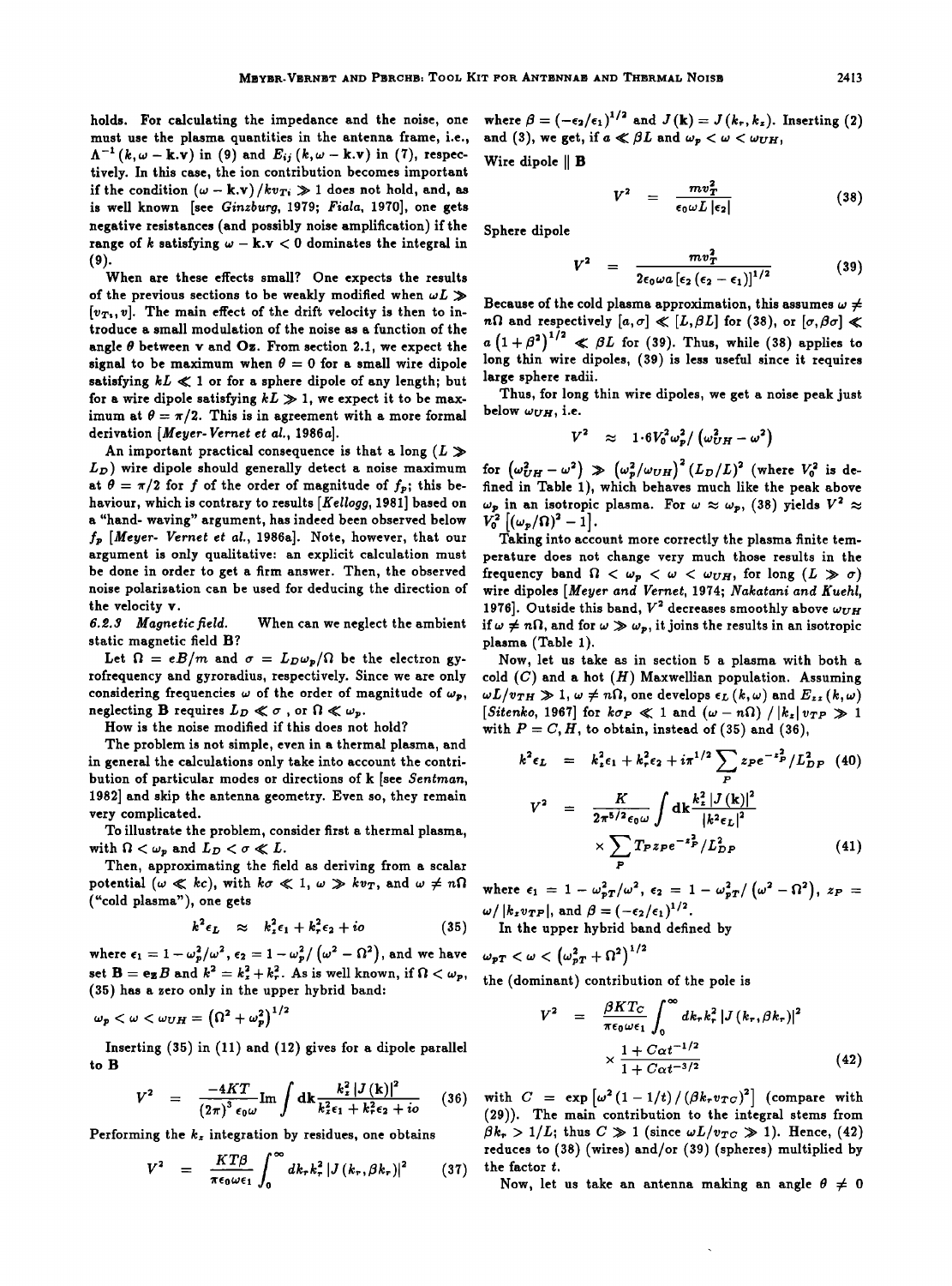**with B. In general, this does not change the results for the long double sphere antenna. For the long wire, equations (36) and (41) can easily be generalized by replac**ing the components  $k_z$  and  $k_r$  in the factor  $\left[k_z^2 | J(\mathbf{k})|^2\right]$ **by the components of k parallel and perpendicular, respectively, to the antenna. Using (36) and integrating as previously in cylindrical coordinates, we obtain an angu**lar integration of the form  $\int d\phi/Den(\phi)$  in the domain  $Den(\phi) = |\cos \theta + \sin \theta \cos \phi / \beta| > a (1 + \beta^{-2}) / L$ . Besides, **if the plasma contains two electron populations, then the**  integrand is multiplied by t when  $Den(\phi) > v_{TC}/\omega L$ . We **get finally the approximate result** 

if  $M>0$ 

$$
V^{2} = \frac{m v_{TC}^{2} t}{\epsilon_{0} \omega L |\epsilon_{2}| |M|^{1/2}}
$$
 (43)  $v$ 

if  $M < 0$ 

$$
V^{2} = \frac{m v_{TC}^{2} t}{\epsilon_{0} \omega L |\epsilon_{2}| |M|^{1/2}} \times (2/\pi) \ln \left[\frac{-2\beta M \omega L}{v_{TC} \sin \theta}\right] (44) \quad \stackrel{\text{sm}}{=}.
$$

where  $M = \cos^2 \theta - \sin^2 \theta / \beta^2 \neq 0$ ,  $\beta \neq 0$ . If the plasma is Maxwellian  $(t = 1)$ , then  $v_{TC}/\omega$  is to be replaced by  $a\left(1+\beta^{-2}\right)^{1/2}$  in the logarithmic term and (43) and (44) **reduce to a classic impedance result [Balmain, 1964].** 

In short, if the antenna makes an angle  $\theta \neq 0$  with the **magnetic field, the noise peak on a long**  $(L > \sigma)$  **wire dipole** at  $\omega \approx \omega_{UH}$  is smaller than for  $\theta = 0$ ; there is an additional **peak at the frequency**  $\omega_R$  **satisfying**  $\beta = \tan \theta$ **, and the noise** is larger between  $\omega_R$  and  $\omega_{HH}$  than in the remaining part of **the upper hybrid band. It is important to remember that,**  as we noted for  $\theta = 0$ ,  $V^2$  is much smaller but not neces**sarily negligible outside the upper hybrid band, as shown by taking more correctly the plasma temperature into account (see also Meyer-Vernet [1978]). We emphasise that the above results hold only for a long antenna: otherwise the contribution of the Bernstein modes becomes important [see Sentman, 1982].** 

### **7 CONCLUSIONS**

**For electron diagnosis by (quasi) thermal noise spectroscopy around the plasma frequency, the best antenna**  is a long  $(L \gg L_D)$  or at least  $L > a$  few  $L_D$ ) thin wire **dipole. The low-frequency level gives the cold temperature, the high-frequency level gives the total electron pressure, the cutoff frequency gives the total density, and the shape of the peak gives the other parameters (see sections 4.3 or 5.3). A gap and/or an angle between the antenna arms does not change the diagnosis of those first three parameters pro**vided that  $L \gg L_D$ ; we emphasise that this is not true **for intermediate lengths and that the diagnosis of the other parameters is then modified for any length.** 

If  $L \gg L_D$ , a small  $(v \ll \omega L)$  drift velocity produces a **small noise variation (if the ion thermal velocity is smaller**  than  $\omega L$ ) with the angle between **v** and the wires, which can **be used for deducing the direction of v. Remember that the**  polarization (on a long wire dipole) differs by  $\pi/2$  from that **on a small dipole.** 

If  $L \gg L_D$ , a magnetic field does not change those results if  $\Omega \ll \omega_p$ . For larger magnetic fields, but  $\Omega \ll \omega_p$  and  $L \gg \sigma$ , the peak near the upper hybrid frequency behaves nearly like that for  $B = 0$  if the wires are parallel to **B**.

**This toolkit can be used in particular in the following media.** 

**1. The solar wind. The magnetic field is negligible; the drift velocity v causes a very small noise variation, except at distances larger than about 10 AU, where the inequality**   $\omega_p L/v \gg 1$  no longer holds for a typical antenna because of **the small density: in the latter case, the antenna resistance**  may be negative if  $v > v_T$ , possibly causing an antenna **instability and noise amplification. Note in passing that one can ask whether the emission detected in the distant solar wind [Kurth et al., 1984] and attributed to a radiation coming from the outer boundary of the heliosphere is due instead to a negative antenna resistance when the phase in the solar cycle and/or the distance to the Sun ensure both**   $v > v_T$  and  $\omega_p L/v_T < 1$ .

**2. Cometary plasmas. Both the magnetic field and the drift velocity are negligible; furthermore, in the comet coma and tail the high density and/or low temperature yield a small Debye length, so that it is not very difficult to get a "long" antenna.** 

**3. Planetary ionospheres and inner magnetospheres, and the Io torus. The drift velocity is negligible, but in general the magnetic field is not. Fortunately, the Debye length is generally small, so that one easily gets a "long antenna"; then, section 6.2.3 gives a rough approximation.** 

**We have skipped the following important problems:** 

**1. It is well known that suprathermal electrons can seldom be represented by a Maxwellian component; how does this change the above results? In other words, what are the model-independent quasi-thermal noise features? Do they exist at all? This question is presently under study. A related point is the behaviour when the distribution function is marginally stable.** 

**2. What happens when the antenna dc potential is large compared with the electron thermal energy, as should oc**cur for the proposed "Tether" experiment [Dobrowolny, **1987] or the space station projects? Then, the disturbed plasma sheath surrounding the antenna changes significantly the impedance (see, for instance, Calder and Lafrarnboise, [1985]). For large positive antenna potential, the consequently large electron transit time in the sheath can even produce a negative resistance and noise amplification, as recently shown in the laboratory [Stenzel, 1987].** 

**We hope that this toolkit will help geophysicists to first**  consider the (simple?) plasma quasi-thermal noise or an **intrinsic antenna instability before "discovering" a new noise or plasma instability.** 

**Acknowledgments. The numerical results of this paper are based on a computer program written by P. Couturier. We thank our colleagues at Meudon Observatory for a critical reading, and especially Ludwik Celnikier for his help in improving this paper and for sharing his skills in taming the menagerie of TEX's procedures without getting eaten.** 

**The editor thanks A. C. Calder and D. D. Sentman for their assistance in evaluating this paper.** 

#### **REFERENCES**

- **Andronov, A. A., Antenna impedance and noise in a space plasma (in Russian), Kosrn. Issled., 4, 558, 1966.**
- **Balmain, K. G., The impedance of a short dipole antenna in a**  magnetoplasma, IEEE Trans. Antennas Propag., AP-12, 605, **1964.**
- **Balmain, K. G., Impedance of a short dipole in a compressible plasma, J. Res. Nat. Bur. Stand., Sect. D, 69, 559, 1965.**